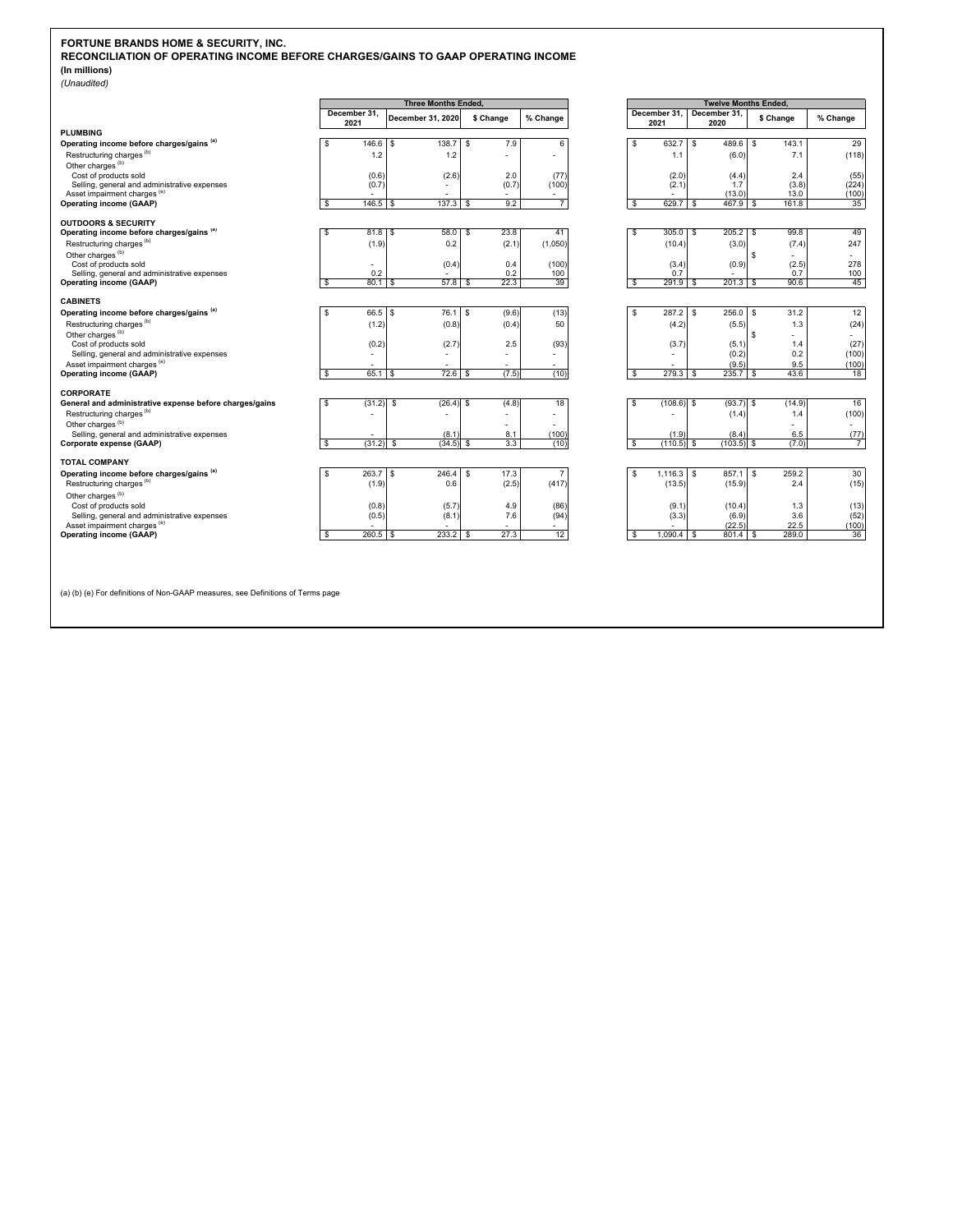# **FORTUNE BRANDS HOME & SECURITY, INC.** *(Unaudited)* **BEFORE CHARGES/GAINS OPERATING MARGIN TO OPERATING MARGIN**

|                                       |           | Three Months Ended December 31. |             | Twelve Months Ended December 31, |           |            |  |  |  |
|---------------------------------------|-----------|---------------------------------|-------------|----------------------------------|-----------|------------|--|--|--|
|                                       | 2021      | 2020                            | Change      | 2021                             | 2020      | Change     |  |  |  |
| <b>PLUMBING</b>                       |           |                                 |             |                                  |           |            |  |  |  |
| Before charges/gains operating margin | 20.8%     | 21.8%                           | $(100)$ bps | 22.9%                            | 22.2%     | 70 bps     |  |  |  |
| Restructuring & other charges         |           | $(0.3\%)$                       |             | $(0.1\%)$                        | $(0.4\%)$ |            |  |  |  |
| Asset impairment charges              |           |                                 |             |                                  | $(0.6\%)$ |            |  |  |  |
| Operating margin                      | 20.8%     | 21.5%                           | $(70)$ bps  | 22.8%                            | 21.2%     | 160 bps    |  |  |  |
|                                       |           |                                 |             |                                  |           |            |  |  |  |
| <b>OUTDOORS &amp; SECURITY</b>        |           |                                 |             |                                  |           |            |  |  |  |
| Before charges/gains operating margin | 15.9%     | 15.8%                           | 10 bps      | 14.9%                            | 14.5%     | 40 bps     |  |  |  |
| Restructuring & other charges         | $(0.3\%)$ |                                 |             | $(0.6\%)$                        | $(0.3\%)$ |            |  |  |  |
| Operating margin                      | 15.6%     | 15.8%                           | $(20)$ bps  | 14.3%                            | 14.2%     | 10 bps     |  |  |  |
|                                       |           |                                 |             |                                  |           |            |  |  |  |
| <b>CABINETS</b>                       |           |                                 |             |                                  |           |            |  |  |  |
| Before charges/gains operating margin | 8.9%      | 11.6%                           | $(270)$ bps | 10.1%                            | 10.4%     | $(30)$ bps |  |  |  |
| Restructuring & other charges         | $(0.1\%)$ | $(0.5\%)$                       |             | $(0.3\%)$                        | $(0.5\%)$ |            |  |  |  |
| Asset impairment charges              | 8.8%      | 11.1%                           |             |                                  | (0.4% )   |            |  |  |  |
| Operating margin                      |           |                                 | $(230)$ bps | 9.8%                             | 9.5%      | 30 bps     |  |  |  |
|                                       |           |                                 |             |                                  |           |            |  |  |  |
| <b>TOTAL COMPANY</b>                  |           |                                 |             |                                  |           |            |  |  |  |
| Before charges/gains operating margin | 13.4%     | 14.8%                           | $(140)$ bps | 14.6%                            | 14.1%     | 50 bps     |  |  |  |
| Restructuring & other charges         | $(0.1\%)$ | $(0.7\%)$                       |             | $(0.4\%)$                        | $(0.5\%)$ |            |  |  |  |
| Asset impairment charges              |           |                                 |             |                                  | (0.4% )   |            |  |  |  |
| Operating margin                      | 13.3%     | 14.1%                           | $(80)$ bps  | 14.2%                            | 13.2%     | $100$ bps  |  |  |  |

Operating margin is calculated as operating income derived in accordance with GAAP divided by GAAP net sales. Before charges/gains operating margin is operating income derived in<br>accordance with GAAP, excluding restructuri presented by other companies.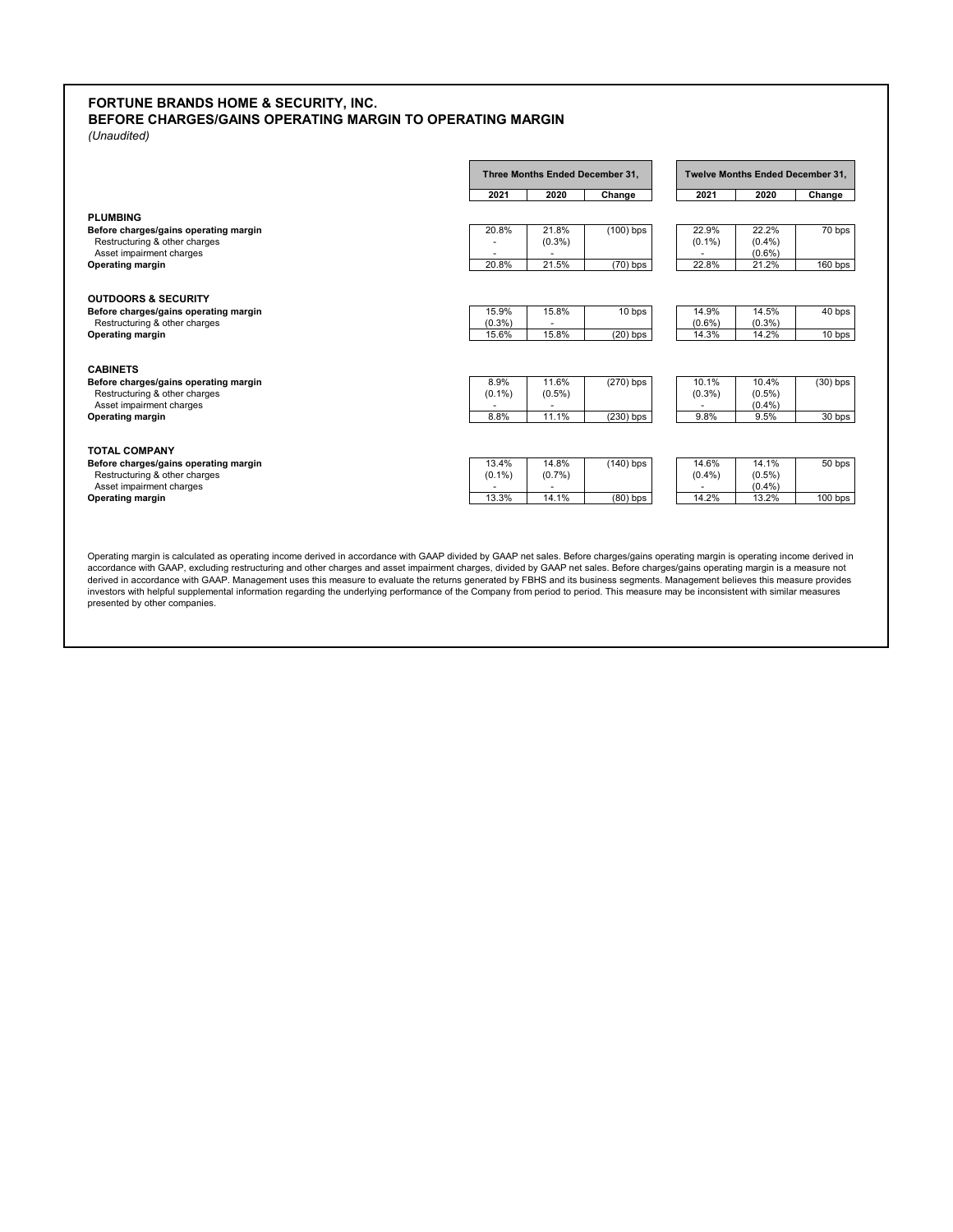#### **DILUTED EPS BEFORE CHARGES/GAINS RECONCILIATION**

For the three months ended December 31, 2021, diluted EPS before charges/gains is net income less noncontrolling interests calculated on a diluted per-share basis, excluding \$5.4 million (\$5.9 million after tax or \$0.04 per diluted share) of restructuring and other charges, including \$2.2 million of mark-to-market expense classified in the other expense, net associated with the acquisition of the remaining outstanding shares of Flo, which occurred in January 2022, the impact from actuarial gains associated with our defined benefit plans of \$0.2 million and a tax expense of \$0.1 million.

For the twelve months ended December 31, 2021, diluted EPS before charges/gains is net income less noncontrolling interests calculated on a diluted per-share basis excluding \$28.1 million (\$22.9 million after tax or \$0.17 per diluted share) of restructuring and other charges, including \$2.2 million of mark-to-market expense classified in the other expense, net associated with the acquisition of the remaining outstanding shares of Flo, which occurred in January 2022, loss on equity investments of \$4.5 million (\$3.4 million net of tax or \$0.02 per diluted share), the impact from actuarial losses associated with our defined benefit plans of \$1.0 million (\$0.7 million net of tax) and a net tax expense of \$0.2 million.

For the three months ended December 31, 2020, diluted EPS before charges/gains is net income less noncontrolling interests calculated on a diluted per-share basis excluding \$13.2 million (\$10.4 million after tax or \$0.08 per diluted share) of restructuring and other charges, the impact from actuarial losses associated with our defined benefit plans of \$2.6 million (\$1.9 million after tax or \$0.01 per diluted share) and a net tax expense of \$0.4 million.

For the twelve months ended December 31, 2020, diluted EPS before charges/gains is net income less noncontrolling interests calculated on a diluted per-share basis excluding \$33.2 million (\$27.1 million after tax or \$0.19 per diluted share) of restructuring and other charges, asset impairment charges of \$22.5 million (\$17.6 million after tax or \$0.13 per diluted share), gains on equity investments of \$11.0 million (\$8.3 million net of tax or \$0.06 per diluted share), the impact from actuarial losses associated with our defined benefit plans of \$3.2 million (\$2.3 million after tax or \$0.02 per diluted share) and a tax benefit of \$3.8 million (\$0.03 per diluted share).

|                                                                                               | Three Months Ended December 31.                      |  |                                    |           |   | <b>Twelve Months Ended December 31.</b> |    |                  |                |
|-----------------------------------------------------------------------------------------------|------------------------------------------------------|--|------------------------------------|-----------|---|-----------------------------------------|----|------------------|----------------|
|                                                                                               | 2021                                                 |  | 2020                               | % Change  |   | 2021                                    |    | 2020             | % Change       |
| <b>Earnings Per Common Share - Diluted</b><br>Diluted EPS Before Charges/Gains <sup>(c)</sup> | 1.32                                                 |  | 1.25                               | 6         | æ | 5.73                                    | £. | 4.19             | 37             |
| Restructuring and other charges<br>Asset impairment charges (e)                               | (0.04)<br>-                                          |  | (0.08)<br>$\overline{\phantom{0}}$ | (50)<br>- |   | (0.17)<br>$\overline{\phantom{0}}$      |    | (0.19)<br>(0.13) | (11)<br>(100)  |
| (Loss) gain on equity investments (f)<br>Defined benefit plan actuarial losses                | $\overline{\phantom{a}}$<br>$\overline{\phantom{0}}$ |  | $\overline{\phantom{a}}$<br>(0.01) | (100)     |   | (0.02)<br>$\overline{\phantom{0}}$      |    | 0.06<br>(0.02)   | (133)<br>(100) |
| Tax items                                                                                     | -<br>1.28                                            |  | $\overline{\phantom{a}}$<br>1.16   | 10        |   | 5.54                                    |    | 0.03<br>3.94     | (100)<br>41    |
| <b>Diluted EPS (GAAP)</b>                                                                     |                                                      |  |                                    |           |   |                                         |    |                  |                |

(c) (e) (f) For definitions of Non-GAAP measures, see Definitions of Terms page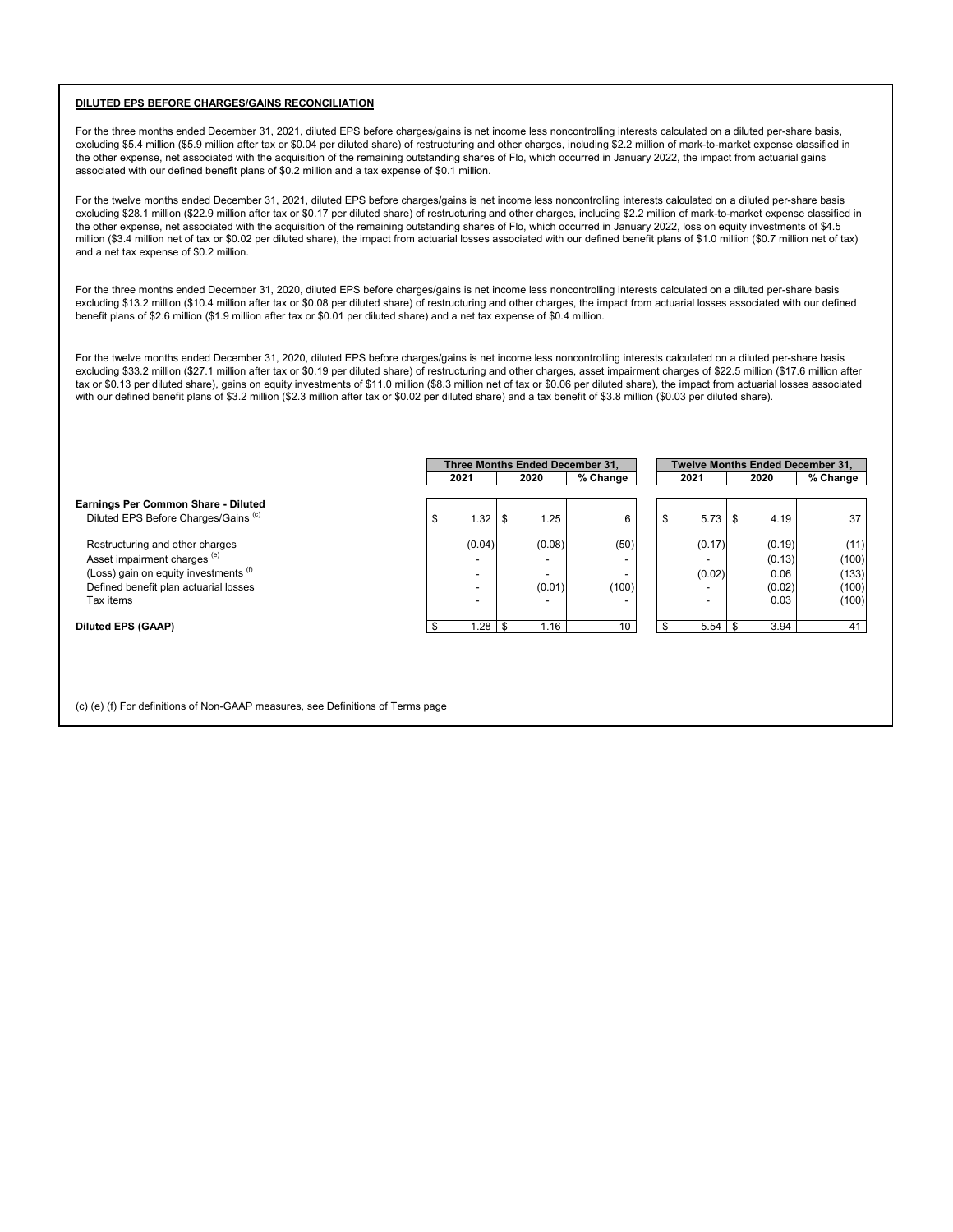# **FORTUNE BRANDS HOME & SECURITY, INC.**

**RECONCILIATION OF FULL YEAR 2022 GUIDANCE DILUTED EPS BEFORE CHARGES/GAINS TO GAAP DILUTED EPS** *(Unaudited)*

|           | <b>Twelve Months Ending</b>                                    |                          |  |  |  |  |
|-----------|----------------------------------------------------------------|--------------------------|--|--|--|--|
| % Change  | December 31, 2021                                              | December 31, 2022        |  |  |  |  |
|           |                                                                |                          |  |  |  |  |
| $11 - 14$ | 5.73                                                           | $6.35 - 6.55$ \$         |  |  |  |  |
| 13        | 5.73                                                           | 6.45                     |  |  |  |  |
|           | (0.17)                                                         | ۰                        |  |  |  |  |
|           | (0.02)<br>$\overline{\phantom{a}}$<br>$\overline{\phantom{a}}$ | ۰                        |  |  |  |  |
| 16        |                                                                |                          |  |  |  |  |
|           | 5.54<br>-S<br>5.54                                             | 6.45<br>$6.35 - 6.55$ \$ |  |  |  |  |

For the twelve months ended December 31, 2021, diluted EPS before charges/gains is net income less noncontrolling interests calculated on a diluted per-share basis<br>excluding \$28.1 million (\$22.9 million after tax or \$0.17 expense of \$0.2 million.

(b) (e) For definitions of Non-GAAP measures, see Definitions of Terms page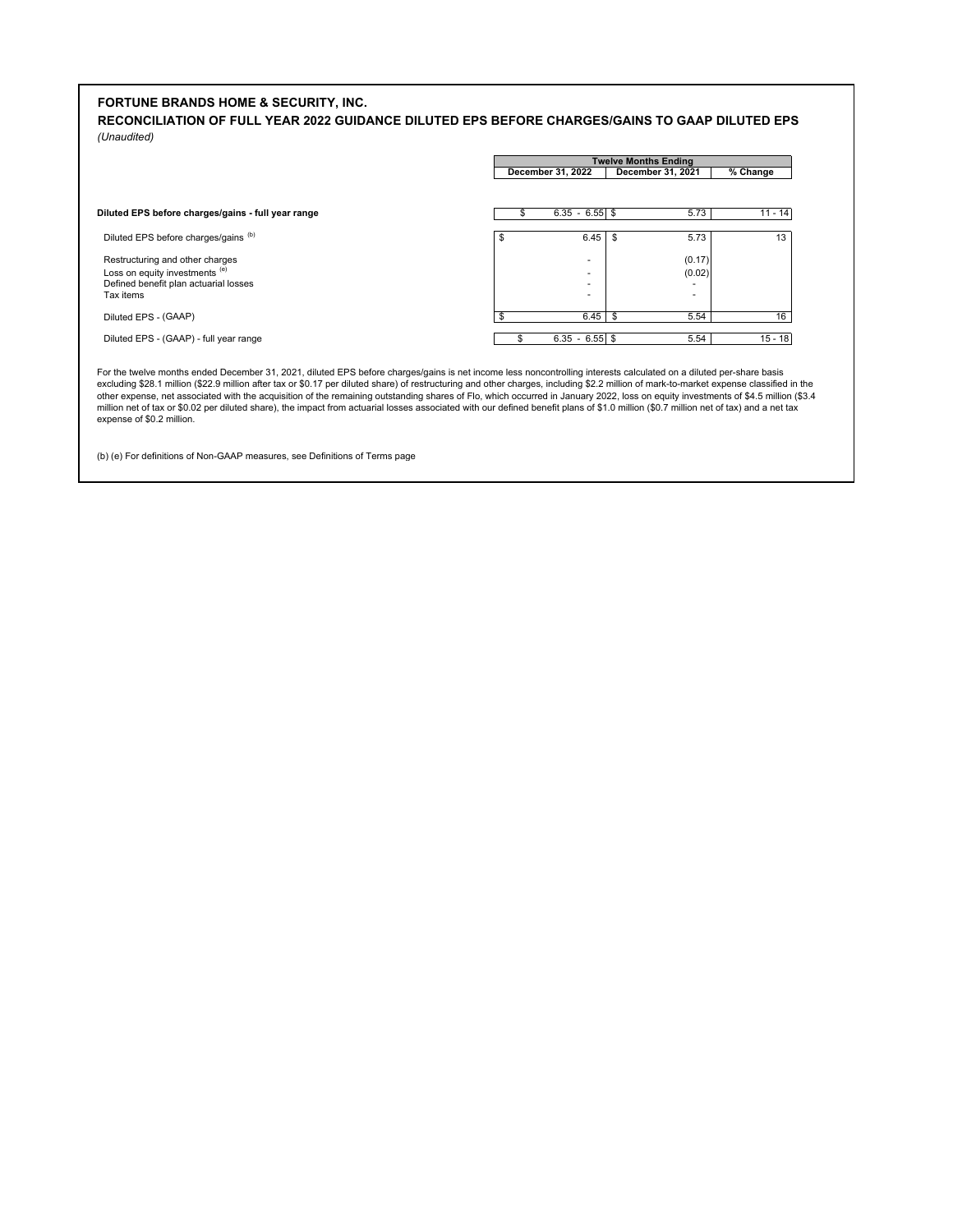# **FORTUNE BRANDS HOME & SECURITY, INC. (In millions)** *(Unaudited)*

# **RECONCILIATION OF EBITDA BEFORE CHARGES/GAINS TO NET INCOME**

|                                                                                                                                                                                                                                                                              |      | <b>Twelve Months Ended December 31.</b>                                |    |                                                                                      |                                                     |  |  |  |  |  |
|------------------------------------------------------------------------------------------------------------------------------------------------------------------------------------------------------------------------------------------------------------------------------|------|------------------------------------------------------------------------|----|--------------------------------------------------------------------------------------|-----------------------------------------------------|--|--|--|--|--|
|                                                                                                                                                                                                                                                                              |      | 2021                                                                   |    | 2020                                                                                 | % Change                                            |  |  |  |  |  |
| EBITDA before charges/gains (d)                                                                                                                                                                                                                                              |      | 1,308.2                                                                | \$ | 1,017.6                                                                              | 29                                                  |  |  |  |  |  |
| Depreciation*<br>Amortization of intangible assets<br>Restructuring and other charges<br>Interest expense<br>Asset impairment charges (e)<br>Equity in losses of affiliate<br>(Loss) gain on equity investments (f)<br>Defined benefit plan actuarial losses<br>Income taxes | - \$ | (121.1)  \$<br>(64.1)<br>(28.1)<br>(84.4)<br>(4.5)<br>(0.9)<br>(232.7) |    | (113.0)<br>(42.0)<br>(33.2)<br>(83.9)<br>(22.5)<br>(7.6)<br>11.0<br>(3.2)<br>(168.8) | 53<br>(15)<br>(100)<br>(100)<br>(141)<br>(72)<br>38 |  |  |  |  |  |
| Net Income (GAAP)                                                                                                                                                                                                                                                            |      | 772.4                                                                  | £. | 554.4                                                                                | 39                                                  |  |  |  |  |  |

\* Depreciation excludes accelerated depreciation expense of (\$3.9) million for the twelve months ended December 31, 2021. Depreciation excludes accelerated depreciation expense of (\$8.5) million for the twelve months ended December 31, 2020. Accelerated depreciation is included in restructuring and other charges.

### **CALCULATION OF NET DEBT-TO-EBITDA BEFORE CHARGES/GAINS RATIO**

| As of December 31, 2021                                         |               |
|-----------------------------------------------------------------|---------------|
| Short-term debt **                                              | \$<br>400.0   |
| Long-term debt **                                               | 2.309.8       |
| Total debt                                                      | 2,709.8       |
| Less:                                                           |               |
| Cash and cash equivalents **                                    | 471.5         |
| Net debt (1)                                                    | \$<br>2,238.3 |
| For the twelve months ended December 31, 2021                   |               |
| EBITDA before charges/gains (2) $(d)$                           | \$<br>1.308.2 |
| Net debt-to-EBITDA before charges/gains ratio (1/2)             | 17            |
| ** Amounts are per the Unaudited Condensed Consolidated Balance |               |

(d) (e) (f) For definitions of Non-GAAP measures, see Definitions of Terms page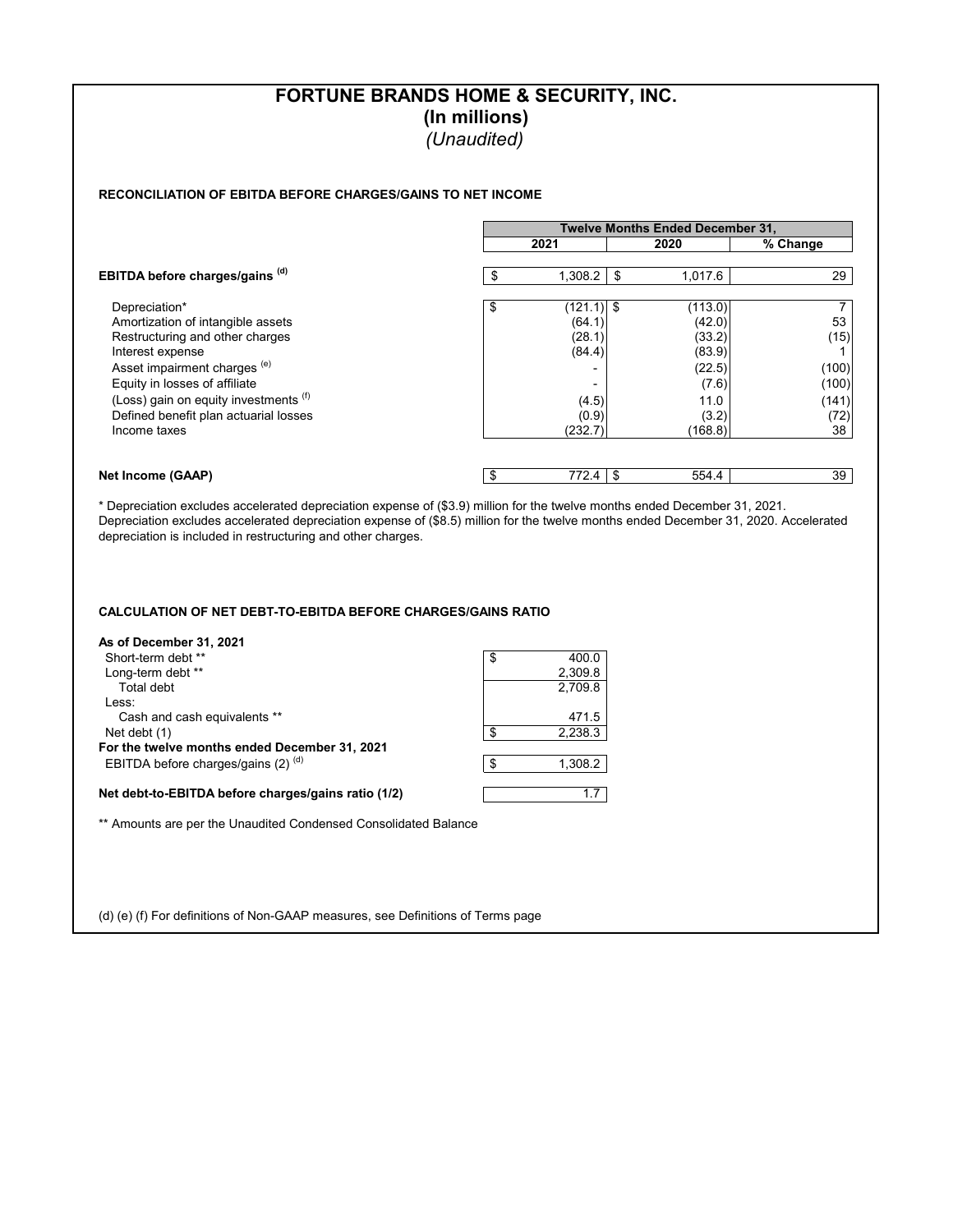|                                                                                                                                                                                                                                                                                                                                                                                                                                                                                                                                    | Three Months Ended December 31,         | <b>Twelve Months Ended</b> |
|------------------------------------------------------------------------------------------------------------------------------------------------------------------------------------------------------------------------------------------------------------------------------------------------------------------------------------------------------------------------------------------------------------------------------------------------------------------------------------------------------------------------------------|-----------------------------------------|----------------------------|
|                                                                                                                                                                                                                                                                                                                                                                                                                                                                                                                                    | 2021                                    | December 31, 2021          |
| <b>OUTDOORS &amp; SECURITY</b>                                                                                                                                                                                                                                                                                                                                                                                                                                                                                                     | % Change                                | % Change                   |
|                                                                                                                                                                                                                                                                                                                                                                                                                                                                                                                                    | 17%                                     | 15%                        |
| Percentage change in Outdoors & Security net sales excluding acquisitions (organic)<br>Acquisitions net sales                                                                                                                                                                                                                                                                                                                                                                                                                      | 23%                                     | 29%                        |
| Percentage change in Outdoors & Security net sales (GAAP)                                                                                                                                                                                                                                                                                                                                                                                                                                                                          | 40%                                     | 44%                        |
| Outdoors & Security net sales excluding acquisitions (organic) net sales is Outdoors & Security net sales derived in accordance with GAAP excluding LARSON net sales. Management uses this measure to<br>evaluate the overall performance of the Outdoors & Security segment and believes this measure provides investors with helpful supplemental information regarding the underlying performance of the segment from<br>period to period. This measure may be inconsistent with similar measures presented by other companies. |                                         |                            |
| <b>FORTUNE BRANDS HOME &amp; SECURITY, INC.</b><br>RECONCILIATION OF PERCENTAGE CHANGE IN PLUMBING NET SALES EXCLUDING FX IMPACT TO PERCENTAGE CHANGE IN<br><b>PLUMBING NET SALES (GAAP)</b>                                                                                                                                                                                                                                                                                                                                       |                                         |                            |
| (Unaudited)                                                                                                                                                                                                                                                                                                                                                                                                                                                                                                                        |                                         |                            |
|                                                                                                                                                                                                                                                                                                                                                                                                                                                                                                                                    |                                         |                            |
|                                                                                                                                                                                                                                                                                                                                                                                                                                                                                                                                    | Three Months Ended December 31,         |                            |
|                                                                                                                                                                                                                                                                                                                                                                                                                                                                                                                                    | 2021                                    |                            |
|                                                                                                                                                                                                                                                                                                                                                                                                                                                                                                                                    | % Change                                |                            |
| <b>PLUMBING</b>                                                                                                                                                                                                                                                                                                                                                                                                                                                                                                                    |                                         |                            |
| Percentage change in Plumbing net sales excluding FX impact<br>FX impact                                                                                                                                                                                                                                                                                                                                                                                                                                                           | 9%<br>1%                                |                            |
| Percentage change in Plumbing net sales (GAAP)                                                                                                                                                                                                                                                                                                                                                                                                                                                                                     | 10%                                     |                            |
| Plumbing net sales excluding FX impact is Plumbing net sales derived in accordance with GAAP excluding the FX impact on net sales. Management uses this measure to evaluate the overall performance of the<br>Plumbing segment and believes this measure provides investors with helpful supplemental information regarding the underlying performance of the segment from period to period. This measure may be<br>inconsistent with similar measures presented by other companies.                                               |                                         |                            |
|                                                                                                                                                                                                                                                                                                                                                                                                                                                                                                                                    |                                         |                            |
| <b>FORTUNE BRANDS HOME &amp; SECURITY, INC.</b><br>RECONCILIATION OF PERCENTAGE CHANGE IN TOTAL COMPANY NET SALES EXCLUDING ACQUISITIONS NET SALES TO<br>PERCENTAGE CHANGE IN TOTAL COMPANY NET SALES (GAAP)<br>(Unaudited)                                                                                                                                                                                                                                                                                                        |                                         |                            |
|                                                                                                                                                                                                                                                                                                                                                                                                                                                                                                                                    |                                         |                            |
|                                                                                                                                                                                                                                                                                                                                                                                                                                                                                                                                    | Three Months Ended December 31,<br>2021 |                            |
|                                                                                                                                                                                                                                                                                                                                                                                                                                                                                                                                    | % Change                                |                            |
|                                                                                                                                                                                                                                                                                                                                                                                                                                                                                                                                    |                                         |                            |
| <b>TOTAL COMPANY</b><br>Percentage change in Total Company net sales excluding acquisitions (organic)                                                                                                                                                                                                                                                                                                                                                                                                                              | 13%                                     |                            |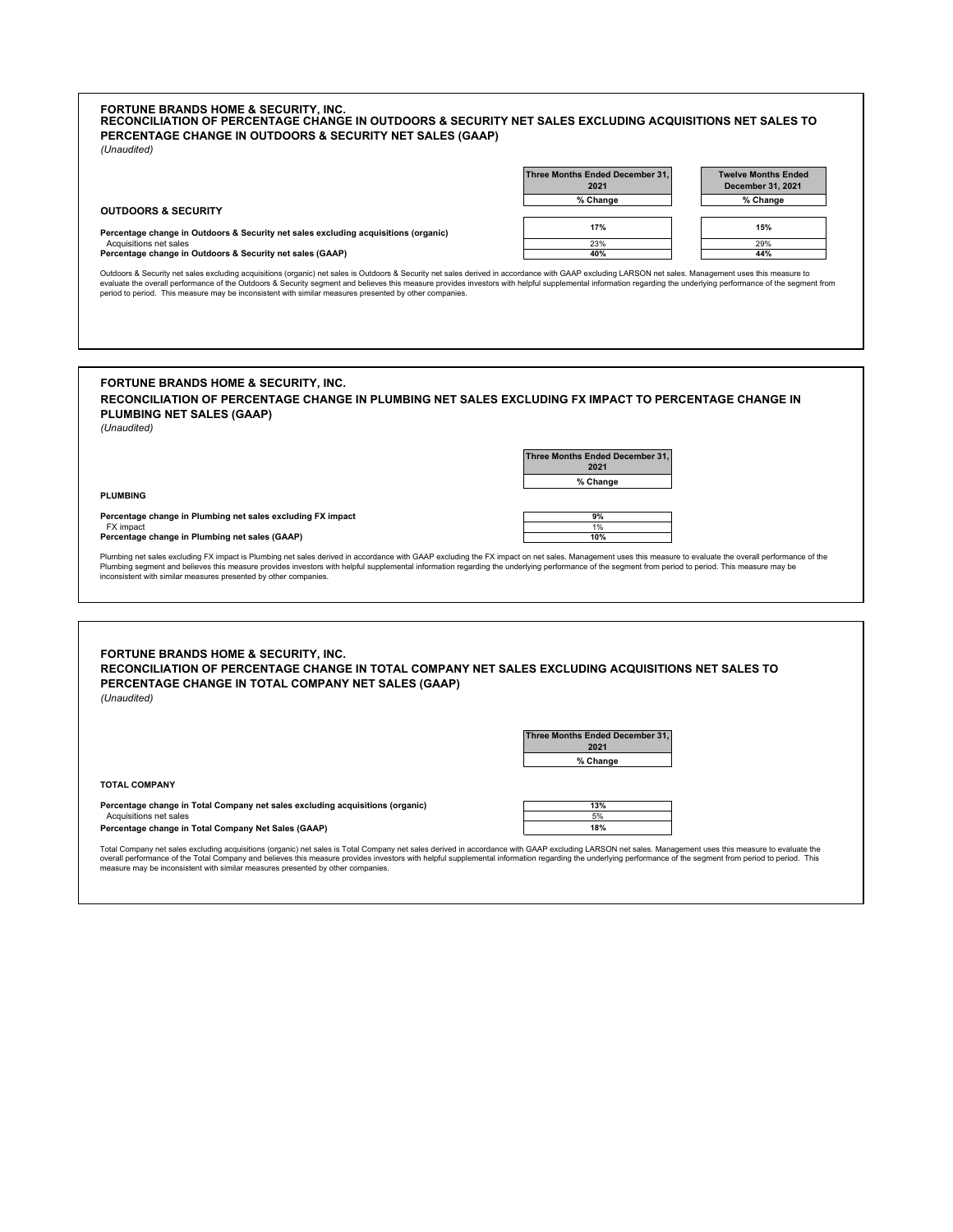### **FORTUNE BRANDS HOME & SECURITY, INC. (In millions) FREE CASH FLOW GUIDANCE TO GAAP CASH FLOW FROM OPERATIONS**

*(Unaudited)*

|                                             | <b>Twelve Months Ended</b><br><b>December 31, 2021</b> | 2022 Full Year<br>Approximation |                   |  |
|---------------------------------------------|--------------------------------------------------------|---------------------------------|-------------------|--|
| Free cash flow*                             | \$<br>518.2                                            |                                 | 615.0 - 700.0     |  |
| Add:                                        |                                                        |                                 |                   |  |
| Capital expenditures                        | 214.2                                                  |                                 | $375.0 - 425.0$   |  |
| Less:                                       |                                                        |                                 |                   |  |
| Proceeds from the disposition of assets     | 1.9                                                    |                                 | 7.0               |  |
| Proceeds from the exercise of stock options | 41.8                                                   |                                 | 10.0              |  |
| Cash flow from operations (GAAP)            | \$<br>688.7                                            |                                 | $973.0 - 1,108.0$ |  |

\* Free cash flow is cash flow from operations calculated in accordance with U.S. generally accepted accounting principles ("GAAP") less net capital expenditures (capital expenditures less proceeds from the disposition of assets including property, plant and equipment, and proceeds from the exercise of stock options). Free cash flow does not include adjustments for certain non-discretionary cash flows such as mandatory debt repayments. Free cash flow is a measure not derived in accordance with GAAP. Management believes that free cash flow provides investors with helpful supplemental information about the Company's ability to fund internal growth, make acquisitions, repay debt and related interest, pay dividends and repurchase common stock. This measure may be inconsistent with similar measures presented by other companies.